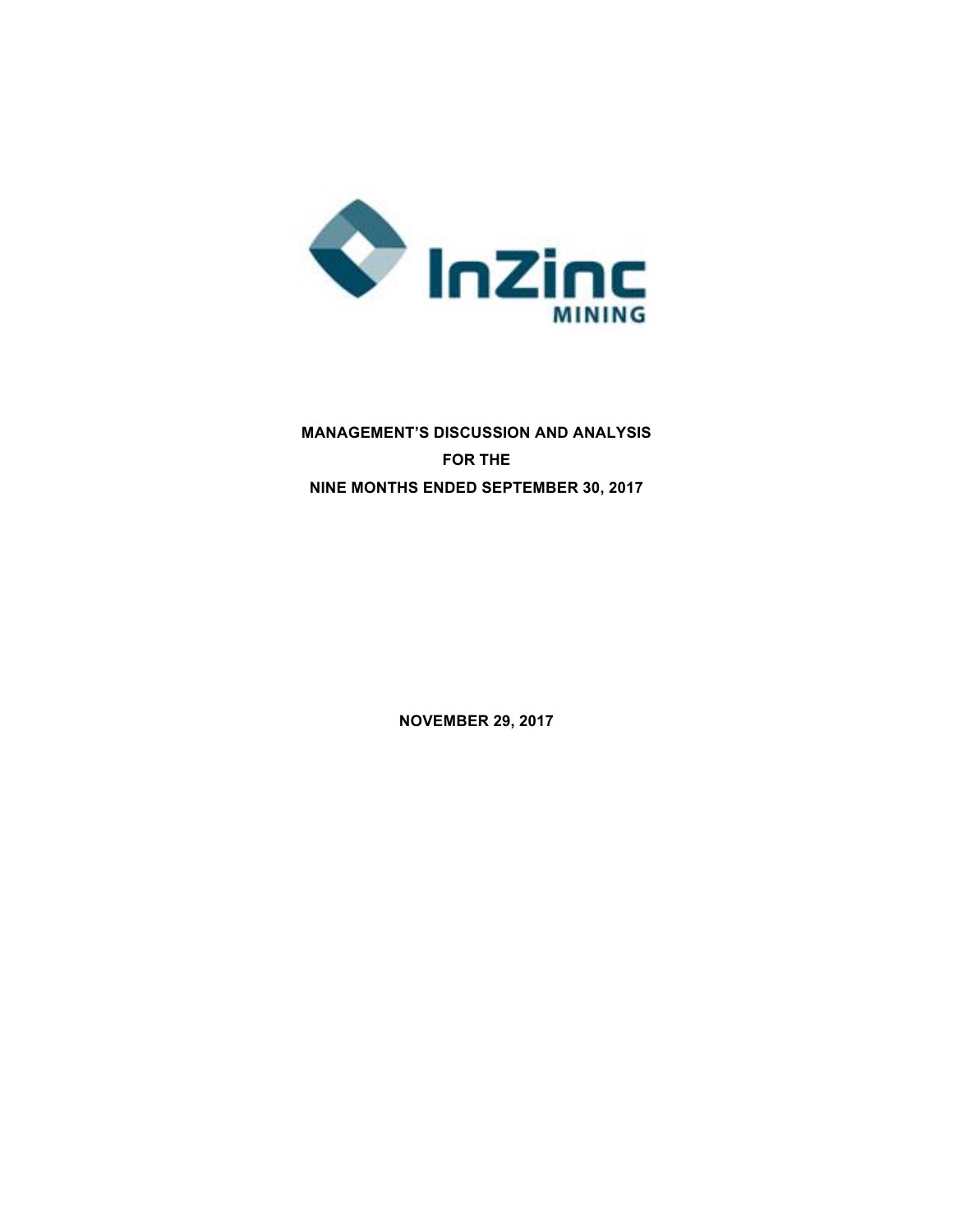## *Description of Management Discussion and Analysis*

The purpose of this Management Discussion and Analysis ("MD&A") is to explain management's point of view regarding the past performance and future outlook of InZinc Mining Ltd. (the "Company"). This report also provides information to improve the reader's understanding of the condensed interim consolidated financial statements and related notes for the nine months ended September 30, 2017 as well as important trends and risks affecting the Company's financial performance, and should therefore be read in conjunction with the audited consolidated financial statements of the Company for the year ended December 31, 2016. Those financial statements are prepared in accordance with International Financial Reporting Standards ("IFRS") as issued by the International Accounting Standards Board. All amounts in the financial statements and in this discussion and analysis are expressed in Canadian dollars, unless otherwise indicated. The following discussion is dated and current as of November 29**,** 2017. This MD&A contains forward-looking information and statements which are based on the conclusions of management. The forward-looking information and statements are only made as of the date of this MD&A.

The Company's certifying officers, based on their knowledge, having exercised reasonable diligence, are also responsible to ensure that these filings do not contain any untrue statement of a material fact or omit to state a material fact required to be stated or that is necessary to make a statement not misleading in light of the circumstances under which it was made, with respect to the period covered by these filings, and these financial statements together with the other financial information included in these filings. The Board of Directors' approves the Financial Statements and MD&A and ensures that management has discharged its financial responsibilities. The Board's review is accomplished principally through the Audit Committee, which meets periodically to review all financial reports, prior to filing.

Additional information on the Company is available on SEDAR and at the Company's website, **www.inzincmining.com**.

## *Forward-Looking Statements*

Certain disclosures contained in this MD&A may constitute forward-looking information. This is information regarding possible events, conditions or results of operations of the Company that is based upon assumptions about future economic conditions and courses of action which is inherently uncertain. All information other than statements of historical fact may be forward-looking information.

Forward-looking information is subject to a variety of risks and uncertainties which could cause actual events or results to differ from those reflected in the forward-looking statements, including, without limitation, risks and uncertainties relating to the interpretation of drill results and the estimation of mineral resources, the geology, grade and continuity of mineral deposits and the possibility that future exploration and development results will not be consistent with the Company's expectations. Some other risks and factors which could cause results to differ materially from those expressed in the forward-looking information contained in this MD&A are described under the heading "Risks and Uncertainties".

Readers are cautioned that any such listings of risks are not, and in fact cannot be, complete. Although the Company has attempted to identify important factors that could cause actual events and results to differ materially from those described in the forward-looking information, there may be other factors that cause events or results to differ from those intended, anticipated or estimated. The Company believes the expectations reflected in the forward-looking information are reasonable but no assurance can be given that these expectations will prove to be correct and readers are cautioned not to place undue reliance on forward-looking information contained in this MD&A.

The forward-looking information contained in this MD&A is provided as of the date hereof and the Company undertakes no obligation to update publicly or revise any forward-looking information, whether as a result of new information, future events or otherwise, except as otherwise required by law. All of the forward-looking information contained in this MD&A is expressly qualified by this cautionary statement.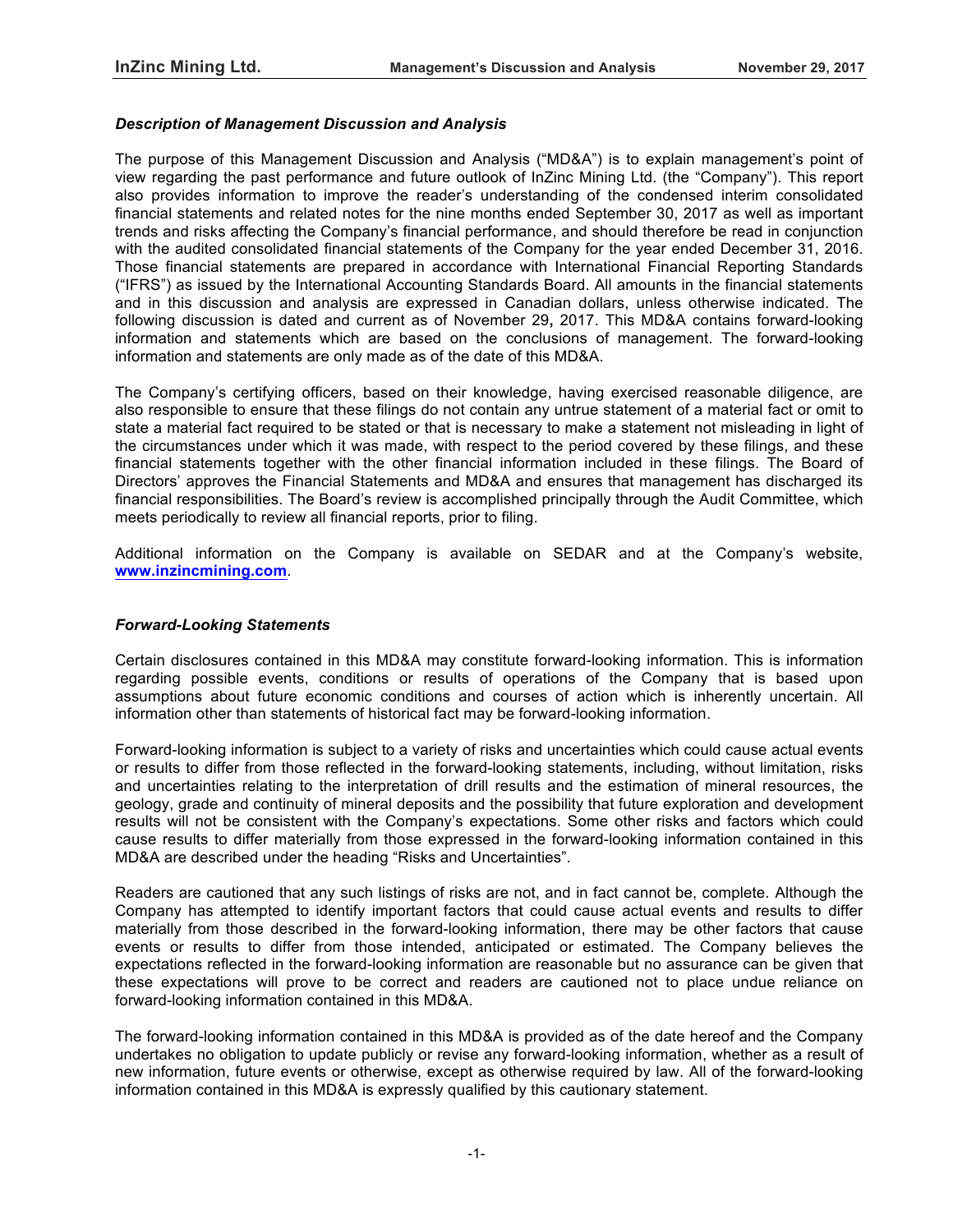## **Description of Business**

InZinc Mining Ltd. (the "Company") is incorporated under the Canada Business Corporations Act and is listed on the TSX Venture Exchange ("TSX-V"). It was renamed from Lithic Resources Ltd. on February 18, 2014. The principal business of the Company is the acquisition and exploration of mineral properties ("exploration and evaluation assets"), either solely or through joint ventures and options.

#### **Discussion of Operations**

The Company currently holds two properties, the West Desert Zinc Property ("West Desert") in western Utah, formerly known as the Crypto Zinc Property and the recently acquired Indy Zinc Property ("Indy") in central British Columbia. In addition to exploring its existing properties, the Company is engaged in a continuing review of other properties and projects for possible acquisition.

The Company's West Desert and Indy projects are at the exploration stage and have not generated any revenues. At September 30, 2017, the Company had not yet achieved profitable operations and has a deficit of \$8,530,842 (December 31, 2016 - \$8,126,512).

Since the Company's properties are at the exploration stage, it does not have operations or operating results in the conventional use of the terms. The Company's financial success will ultimately be dependent upon finding economically recoverable mineral reserves, confirmation of its interest in those reserves and its ability to obtain the necessary financing to profitably produce those reserves.

#### **Summary of Recent Activities**

In September 2017 the Company provided results of its review with respect to project advancement strategies at the Company's 100% owned West Desert zinc project in Utah. The review highlights the potential for silver-rich zinc mineralization in addition to copper-rich zinc mineralization in an untested area extending over 650 m east of the WD zinc deposit. Also, the large zinc resources contained in the WD deposit and outlined in the 2014 Preliminary Economic Assessment remain open for expansion in several directions.

From June to August of 2017 the Company completed a surface exploration program on the Indy zinc project (100% option).

## West Desert

The exploration potential east of the WD deposit is based, in part, on the presence of multiple silver rich intersections and a high grade copper-zinc massive sulphide intersection in historical drill hole CC-43, which was drilled below a past-producing silver mine located 650 m east of the deposit. As this area of exploration potential coincides with underground development plans designed in the PEA, future drilling will be a priority.

#### *Silver Potential*

Known silver mineralization on the property includes numerous surface occurrences and past producing mines collectively described as the historic Fish Springs Mining District. The district included several operations including the Utah Silver mine, which produced 2.7 million ounces of silver, operated until 1950 and is located 650 m east of the WD zinc deposit. The proximity of the Utah Silver mine to the WD zinc deposit, its enriched precious metal content and the depth extent of this mineralization are of key interest. Silver is not currently included in the resources comprising the WD zinc deposit.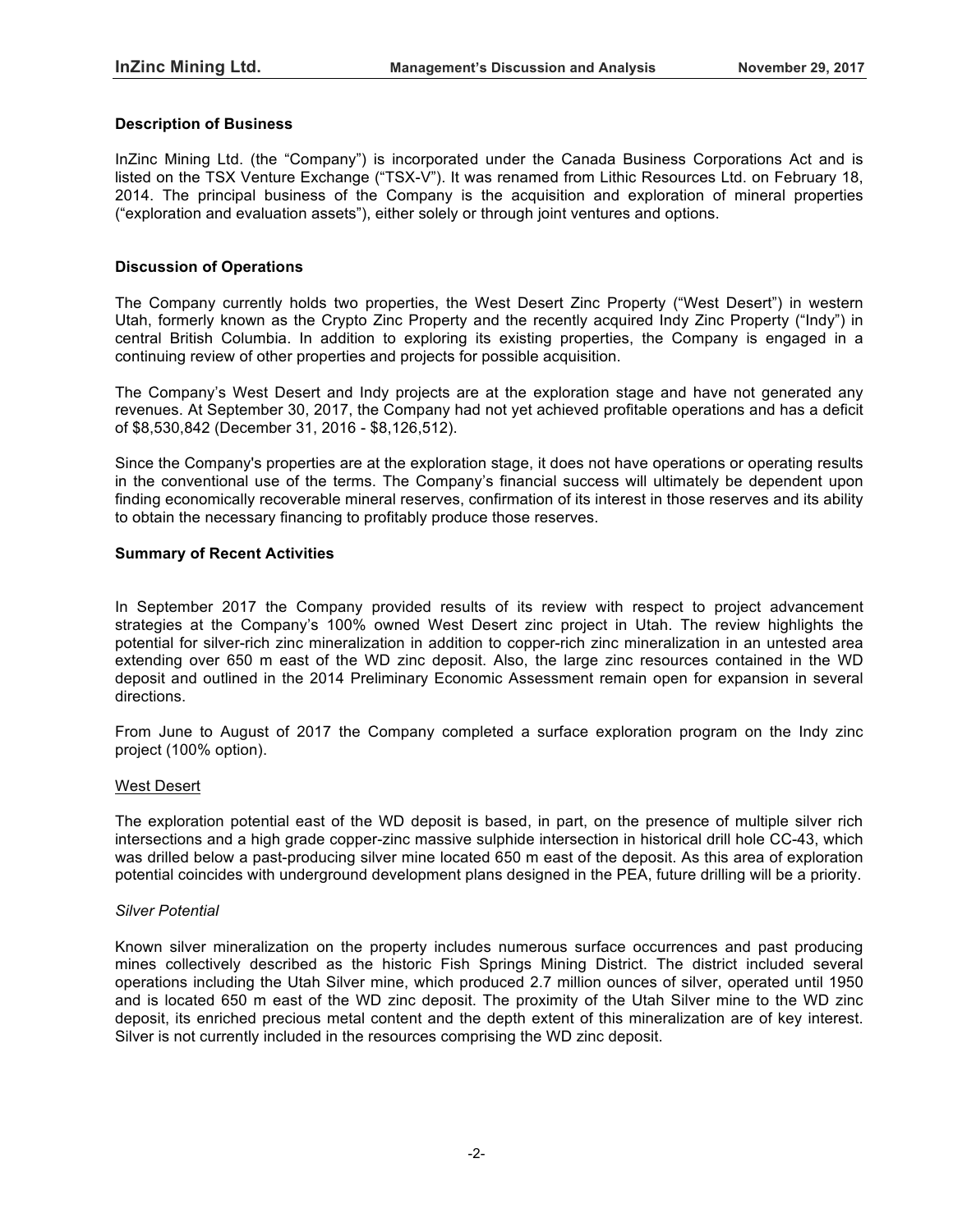# *Exploration Plans*

The Company is designing an exploration program, considering three objectives:

• Explore silver-rich zinc mineralization east of the WD zinc deposit and in the area of the Utah Silver mine

• Explore for copper and zinc rich massive sulphides east of the WD zinc deposit

• Test for extensions of the WD zinc deposit and distribution of higher grade zinc domains at the WD zinc deposit

Geophysical surveys will be an initial component of the program, supporting target selection and corresponding drill hole locations over the exploration area. Programs will be subject to permit approval.

#### Indy

The Indy zinc project is located in central British Columbia. The property is located 85 km south of the CNR transcontinental railway and 65 km south of the Yellowhead highway at elevations ranging from 950 m to 1300 m. Northern portions of the property are accessed by maintained Forest Service roads on a seasonal basis.

## *2017 Programs*

The 2017 field program consisted of geochemical surveys, geological mapping and prospecting in the anomaly B and C areas, two of four high priority areas occurring over a 6.5 km trend at Indy. The program represents the first broad application of modern geochemical exploration techniques on the project.

2017 programs identified multiple, extensive geochemical anomalies defined across a 1.5 km trend known to host zinc mineralization. In addition, a separate large and open-ended zinc in soil anomaly has been outlined in the central area of the project. Highlights from the 2017 exploration program include:

#### *Anomaly B Area*

- Hosts 450 m long mineralized zone discovered by soil geochemistry in 1988
- Expanded detailed sampling to 1.5 km by 300 m area in 2017
- Extended soil anomaly associated with mineralized zone northwest by 800 m remains open
- Identified extensive new soil anomalies immediately west and north of mineralized zone
- Aggregate length of 1.8 km of newly outlined soil geochemical anomalies

#### *Anomaly C*

- Outlined continuous zinc in soil anomaly over 600 m in length
- Open for expansion to the north and south

#### *Exploration Plans*

A range of follow-up programs are being considered for 2018 including drilling, surface geochemistry, geology and prospecting. These programs will be subject to permit approval and seasonal access.

## Corporate

In November the Company announced it agreed to complete a non-brokered private placement of up to 30 million units at a price of 10 cents per unit for aggregate proceeds of up to \$3.0 million. Each unit will consist of one common share of the company and one-half of one common share purchase warrant. Each full warrant will entitle its holder to acquire one common share at an exercise price of 15 cents for a period of 24 months from completion of the financing.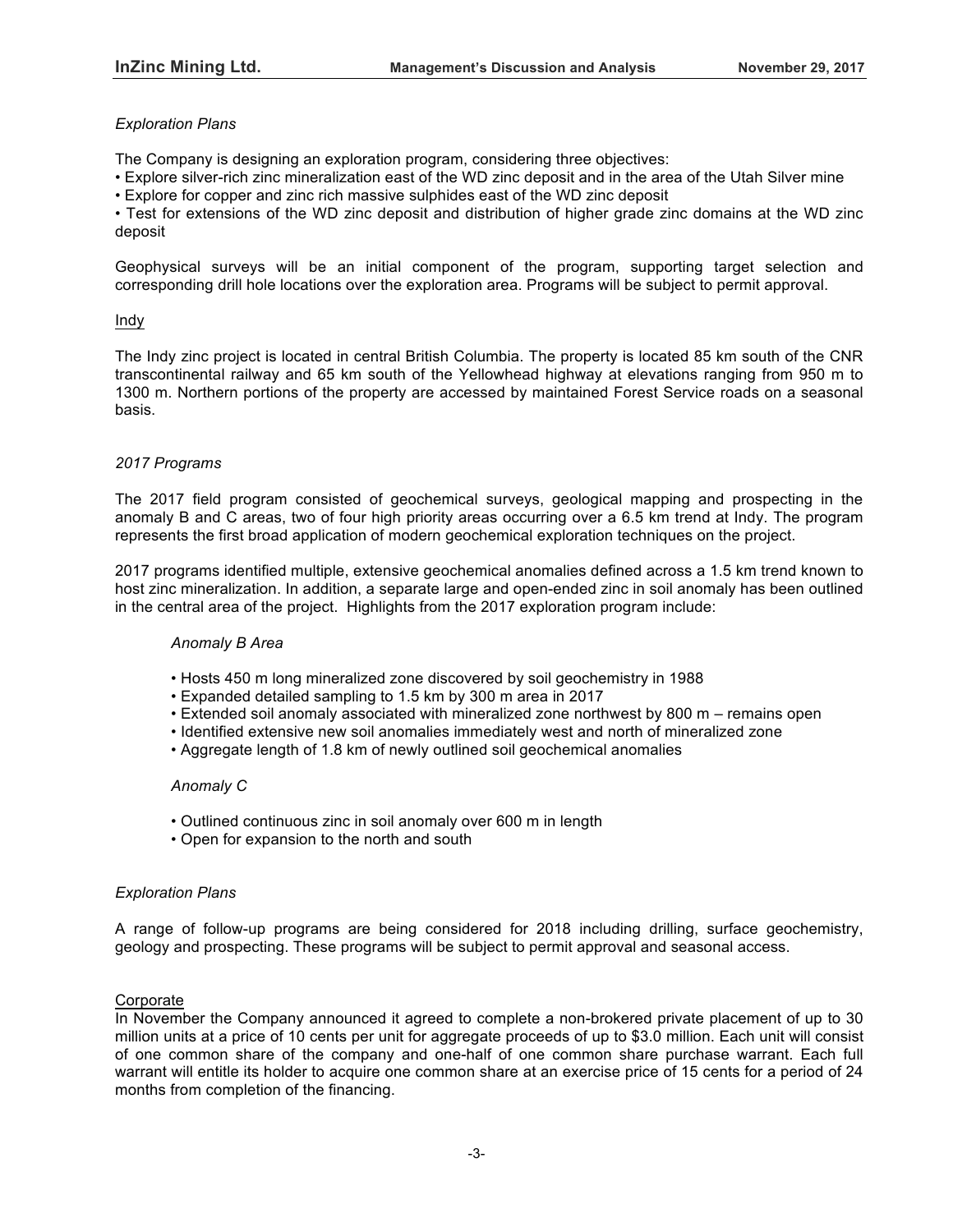On October 12, 2017, the Company announced the appointment of Mr. Wayne Hubert as Chief Executive Officer, effective October 12, 2017.

On June 1, 2017, the Company announced the appointment of Ms. Joyce Musial as Vice President, Corporate Affairs, effective June 1, 2017.

#### **Summary of Exploration Activities**

The following is a breakdown of the components of the Company's exploration and evaluation assets for the nine months ended September 30, 2017:

|                                        | <b>West Desert</b> | Indy          | Total         |
|----------------------------------------|--------------------|---------------|---------------|
| <b>Acquisition costs</b>               |                    |               |               |
| Balance, December 31, 2016             | \$<br>394,127      | \$            | \$<br>394,127 |
| Additions during the period:           |                    |               |               |
| Option payments                        |                    | 30,000        | 30,000        |
| Shares issued                          |                    | 48,000        | 48,000        |
| Staking                                |                    | 1,280         | 1,280         |
|                                        |                    | 79,280        | 79,280        |
| Balance, September 30, 2017            | 394,127            | 79,280        | 473,407       |
| <b>Deferred exploration costs</b>      |                    |               |               |
| Balance, December 31, 2016             | 5,275,540          |               | 5,275,540     |
| Additions during the period:           |                    |               |               |
| Field costs                            | 3,074              | 46,604        | 49,678        |
| Geological, geochemical, geophysical   |                    | 19,833        | 19,833        |
| Property holding costs, taxes and fees | 45,645             | 3,080         | 48,725        |
|                                        | 48,719             | 69,517        | 118,236       |
| Balance, September 30, 2017            | 5,324,259          | 69,517        | 5,393,776     |
| Total, September 30, 2017              | \$5,718,386        | \$<br>148,797 | \$5,867,183   |

## **West Desert**

In May of 2005, the Company signed an agreement to purchase a 100% interest in the West Desert zinccopper project (then known as the Crypto Zinc property) from EuroZinc Mining Corporation in exchange for 1,500,000 million shares and \$25,000 in cash. The 4,258 acre property is located in Utah about 160 km southwest of Salt Lake City, is crossed by a power-line, is easily accessible by road and has railheads within 90 km. It includes the historic Fish Springs Mining District which from the late 19th century through the mid-1970's recorded production of 2,700,000 million oz of silver.

#### *Property Geology and History of Work Prior to Acquisition by the Company*

The West Desert deposit is a significant skarn/carbonate replacement deposit containing zinc-copper-silvergold-indium and iron and is similar in many respects to the deposits comprising the world class Bingham, Park City and Tintic mining districts located some 130 km to the east.

Modern exploration commenced in 1953 when Kennecott identified a very large magnetic anomaly at West Desert in a regional search for porphyry copper deposits. Beginning in 1961, Utah International drilled the property for its iron (magnetite) potential, subsequently discovering significant zinc mineralization. Cyprus Minerals optioned the property in the early 1990's and drilled a number of additional holes, mainly to test the known zones at depth. In all, 68 holes totalling about 27,000 metres were drilled on the property prior to InZinc's involvement.

Zinc mineralization at West Desert is concentrated in two contiguous zones, known as the Main and Deep (CRD) Zones hosted in a sequence of Cambrian to Ordovician carbonate rocks where those strata have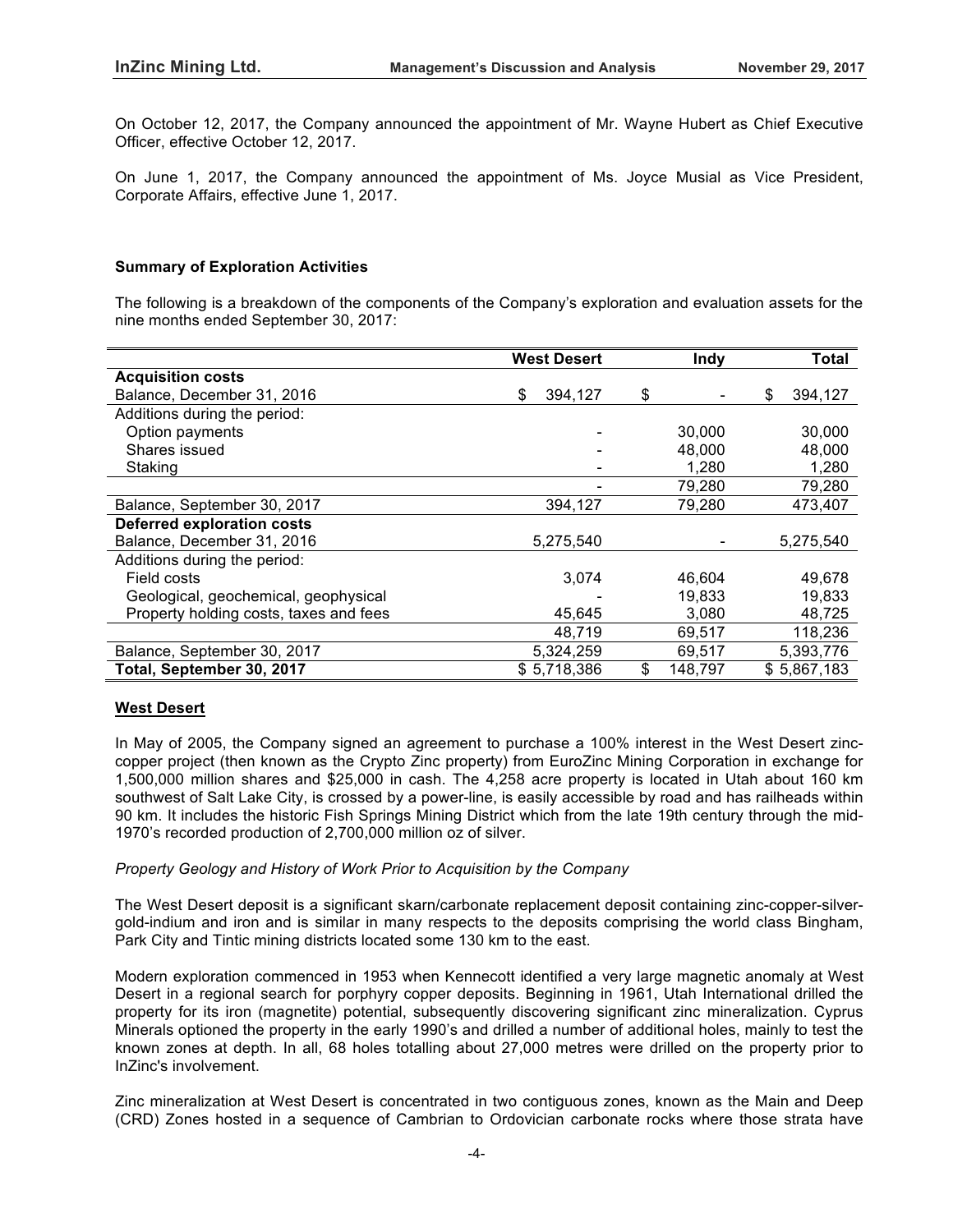been cut by a quartz monzonite intrusive of Late Eocene age. Zinc in both zones occurs as coarse-grained sphalerite in magnetite-rich, skarns and/or replacement deposits preferentially developed in shaly members within the dolomitic carbonate sequence. Small amounts of chalcopyrite are commonly found with sphalerite and some zones of relative copper enrichment are present. The Main zone is generally oxidized to a maximum depth of about 250 metres, sphalerite having been converted mainly to smithsonite and hemimorphite.

Numerous significant intervals of molybdenite mineralization have been intersected in drilling, both as disseminations in skarn and as porphyry-style quartz-molybdenite-pyrite veinlets and fracture-coatings in the underlying intrusive rocks. The general distribution and chemistry of mineralization on the West Desert property shows zoning similar to that in typical porphyry systems, with an inner zone of molybdenum-rich mineralization grading outwards through copper and zinc, then lead, silver and manganese with increasing distance from the intrusive. It is very likely that known mineralization is related to an underlying porphyry molybdenum system.

Various historic workings in the Fish Springs District are developed on high grade silver-lead replacement deposits controlled by structures and occur to the east of the known zinc deposit. Total production in the district, in which the single largest mine by far was the Utah Mine, is recorded at about 20,300 tons grading 128 ounces silver per ton (4,389 gpt) and 44% lead. High grade intercepts of silver-rich replacement style mineralization have been encountered in drilling outside of the historical mine area.

## *2006 - 2010 Exploration by InZinc*

The Company completed an Induced Polarization survey and a detailed helicopter-borne aeromagnetic survey in 2006. From 2007 to 2008 a total of 10,639 metres of diamond core drilling was completed in 15 holes. An independent resource estimate was completed by Mine Development Associates ("MDA") of Reno, Nevada and published on March 29, 2010. Metallurgical testwork on both sulphide and oxide mineralization was also completed in 2010. On August 5, 2010, the Company announced a Preliminary Economic Assessment ("PEA") of the West Desert project and a final report was filed on September 17, 2010.

#### *2014 Preliminary Economic Assessment*

On April 1, 2014, the Company announced the results of a new PEA of the West Desert project and the full technical report was published on May 7, 2014. The 2014 PEA is major re-appraisal of the West Desert project and supersedes all earlier reports.

## *Highlights*

- After tax NPV(8%) of USD \$258,000,000, IRR of 23% and payback of 3.7 years assuming base case long term metal prices (*USD; zinc = \$1 /lb, copper = \$3 /lb, iron = \$105 /t, indium = \$600 /kg, silver = \$21 /oz, gold = \$1,300 /oz)*
- conventional bulk underground mining of sulphide resources
- 2,370,000 tonnes per year mined over a 14.8 year mine life
- conventional processing to produce three clean concentrates
- zinc recoveries of 92% into a concentrate grading 55% zinc and containing high levels of indium
- copper recoveries of 74% into a concentrate grading 29% copper with payable levels of silver and gold
- average annual production of 107,900,000 lbs zinc, 9,900,000 lbs copper and 1,000,000 tonnes iron concentrate (magnetite)
- good potential for resource expansion

The PEA was prepared by MDA with contributions from International Metallurgical and Environmental Inc. in accordance with the definitions in Canadian National Instrument 43-101. The PEA is considered preliminary in nature. It includes Inferred mineral resources that are considered too speculative to have the economic considerations applied that would enable classification as mineral reserves. There is no certainty that the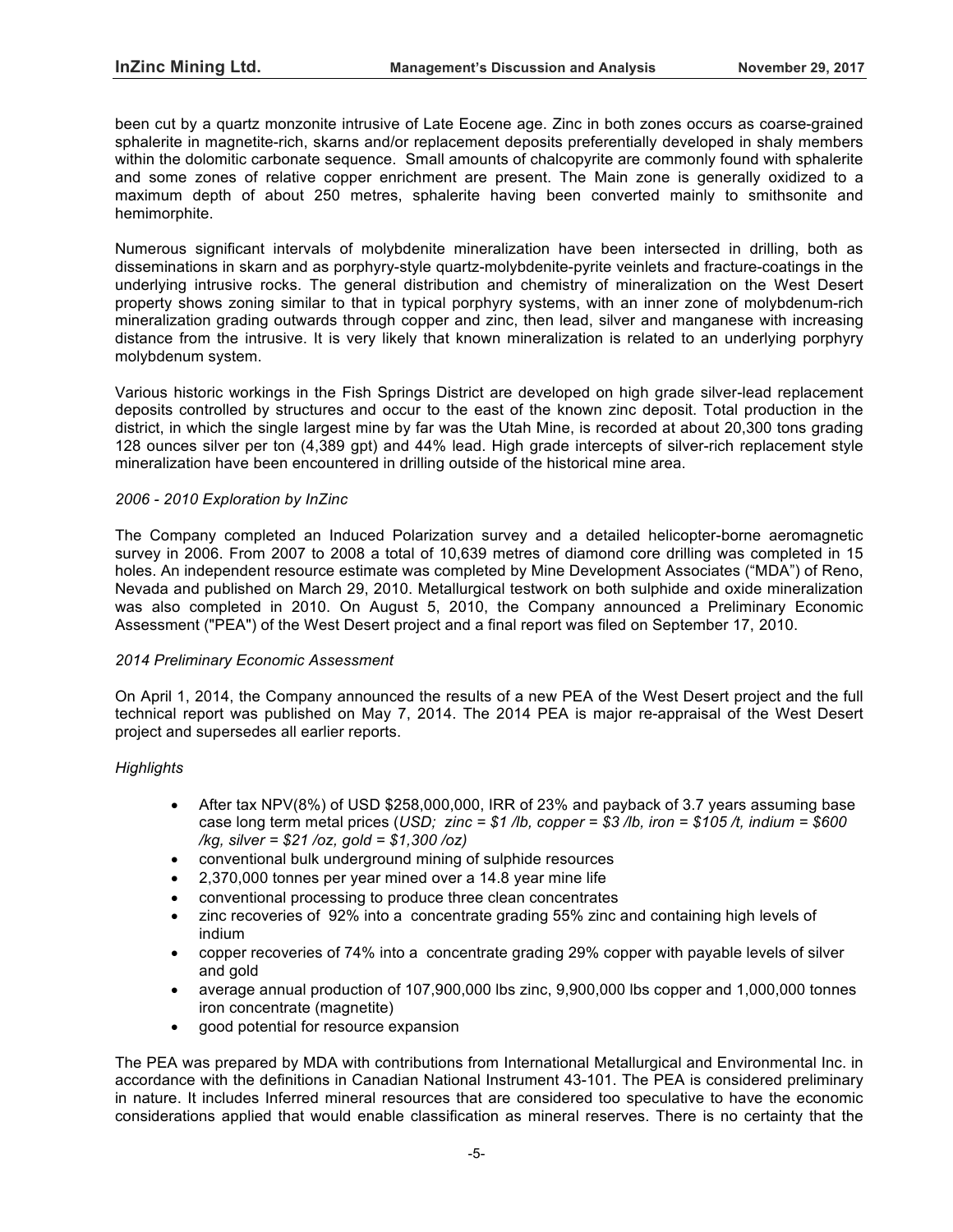conclusions within the PEA will be realized. Mineral resources that are not mineral reserves do not have demonstrated economic viability.

#### *2014 PEA Economics*

The table below summarizes base case economic metrics for the Project as well as its sensitivity to the price of zinc:

|                             |                 | <b>After-Tax</b> |                |                 | Pre-Tax         |                |                  |
|-----------------------------|-----------------|------------------|----------------|-----------------|-----------------|----------------|------------------|
| <b>Zinc Price</b><br>(S/lb) | <b>NPV (5%)</b> | <b>NPV (8%)</b>  | <b>IRR (%)</b> | <b>NPV (5%)</b> | <b>NPV (8%)</b> | <b>IRR (%)</b> | Payback<br>(Yrs) |
| 0.80                        | \$238M          | \$146M           | 17%            | \$321M          | \$208M          | 19%            | 4.9              |
| 1.00                        | \$377M          | \$258M           | 23%            | \$507M          | \$357M          | 27%            | 3.7              |
| 1.20                        | \$507M          | \$363M           | 29%            | \$693M          | \$506M          | 34%            | 3.0              |

*Note: USD\$; base case at Zn=\$1 in bold*

Project economics were estimated on the basis of the average of long term metal price forecasts and included zinc at \$1/lb, copper at \$3/lb, iron ore at \$105/t (62% Fe, CFR-Tianjin), gold at \$1,300/oz and silver at \$21/oz. The project's iron concentrate (magnetite) is expected to attract a \$10/t premium to the Tianjin benchmark iron ore price and be priced at \$115/t. No long term projections were available for the indium price and a price of \$600/kg, well below the current spot price of about \$750/kg, was chosen.

## *2014 PEA Mineral Resources*

The PEA resource estimates were revised to include iron (magnetite). MDA constructed a highly detailed, three dimensional block model on the basis of both InZinc's and historical drilling. Zinc, iron, copper and indium grades were assigned to each block using inverse distance interpolation.

Gross metal values ("GMV") used for resource cutoff reporting were based on a zinc price of USD \$1/lb, a copper price of USD \$3/lb, an iron ore price of \$105/tonne and an indium price of USD \$600/kg to determine the relative value of each metal. The magnetite price of \$115/t ultimately used in the GMV calculation included an expected \$10/t premium to the benchmark iron ore price.

A GMV cutoff value of \$50/tonne was used to define (sulphide) resources that would be potentially mineable in an underground operation. A GMV cutoff value of \$15/tonne was used to define oxide resources that would be potentially mineable in an open pit operation. All mineralization was diluted to minimum dimensions of 2m by 2m by 3m.

| Cut-off<br>(SGMV/t) | Category        | <b>Million</b><br>Tonnes | ZnEq<br>$(\%)$ | Zn<br>(%) | Zn<br>(MIbs) | Cu<br>$(\%)$ | Cu<br>(MIbs) | <b>In</b><br>(g/t) | <b>In</b><br>(t) | <b>Magnetite</b><br>$(\%)$ | <b>Magnetite</b><br>(Mt) |
|---------------------|-----------------|--------------------------|----------------|-----------|--------------|--------------|--------------|--------------------|------------------|----------------------------|--------------------------|
| 50                  | Indicated       | 13.0                     | 6.22           | 2.16      | 691.3        | 0.23         | 65.1         | 33                 | 433              | 48                         | 6.2                      |
| 100                 | Indicated       | 8.0                      | 7.96           | 3.18      | 561.1        | 0.29         | 50.9         | 42                 | 340              | 53                         | 4.2                      |
| 150                 | Indicated       | 3.9                      | 10.50          | 5.28      | 456.1        | 0.34         | 29.2         | 54                 | 211              | 53                         | 2.1                      |
| 50                  | <b>Inferred</b> | 46.0                     | 5.57           | 1.76      | 1.781.0      | 0.22         | 224.6        | 24                 | 1.102            | 48                         | 22.0                     |
| 100                 | <b>Inferred</b> | 23.8                     | 7.59           | 3.02      | 1.583.9      | 0.32         | 167.2        | 32                 | 762              | 53                         | 12.5                     |
| 150                 | <b>Inferred</b> | 9.8                      | 10.70          | 5.88      | 1.266.5      | 0.43         | 92.4         | 38                 | 375              | 48                         | 4.7                      |

Project wide underground sulphide resources are summarized in the table below:

*Note: base cases at GMV cutoff = \$50 in bold; USD\$; ZnEq based on 100% recovery and Zn=\$1/lb, Cu=\$3/lb, Magnetite=\$115/t, and In=\$600/kg*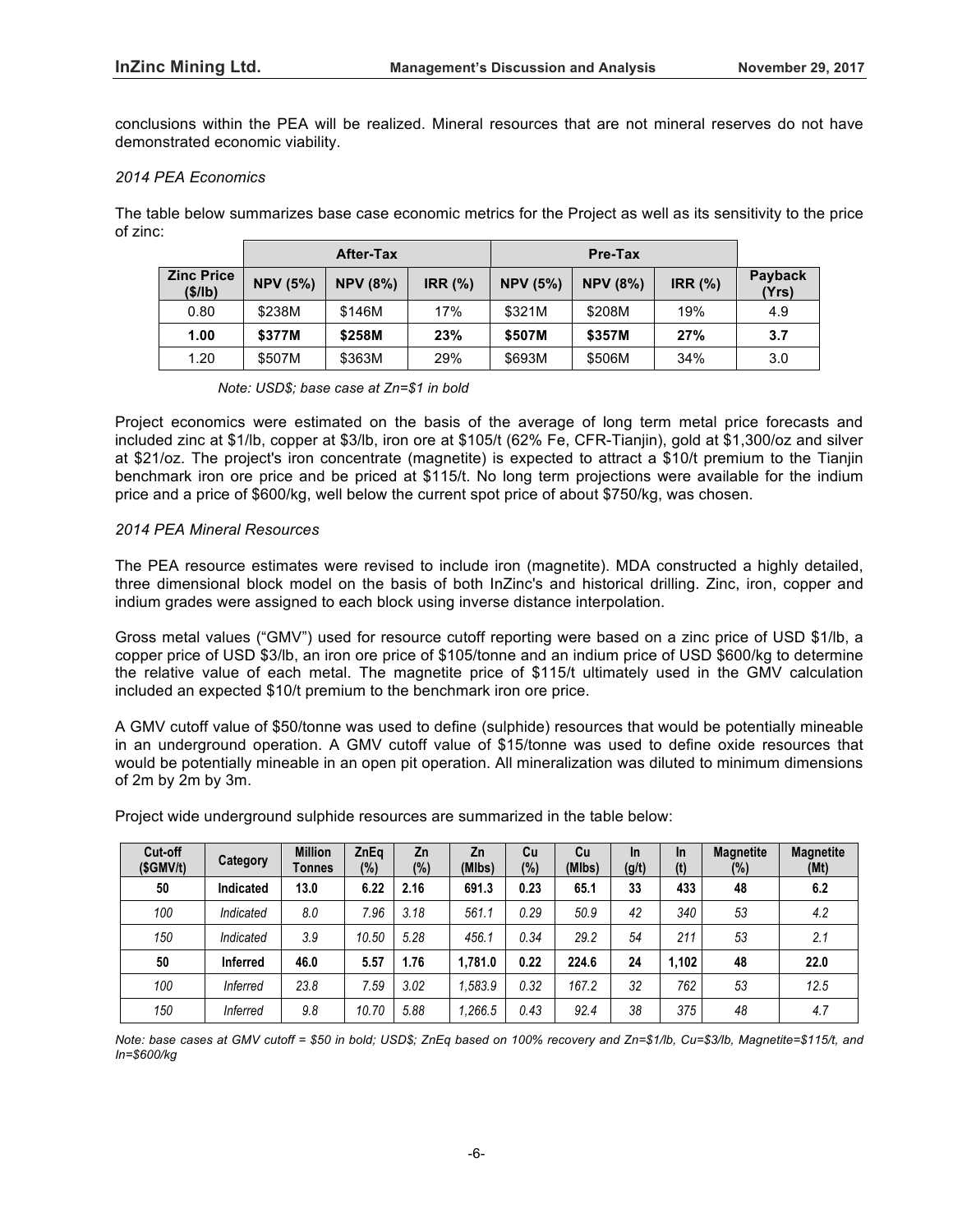| Cut-off<br>$(S \text{ GMV/t})$ | Category  | Million<br><b>Tonnes</b> | ZnEa<br>(%) | Ζn<br>(% ) | Zn.<br>(MIbs) | Сu<br>(%) | Cu<br>(MIbs)         | In<br>(g/t) | In<br>(T) | <b>Magnetite</b><br>(%) | <b>Magnetite</b><br>(Mt) |
|--------------------------------|-----------|--------------------------|-------------|------------|---------------|-----------|----------------------|-------------|-----------|-------------------------|--------------------------|
| 15                             | Indicated | ٠.4                      | 4.76        | 3.44       | 06.2          | 0.20      | $\sim$ $\sim$<br>v.z |             |           |                         | υ. ι                     |
| 15                             | Inferred  | $\sim$ $\sim$<br>b.Z     | 4.40        | 2.95       | 404.8         | J.14      | 19.8                 |             | 58        | ن ا                     | 0.9                      |

Project-wide near surface oxide resources are summarized in the table below:

*Note: base case stated; USD\$; ZnEq based on100% recovery and Zn=\$1/lb, Cu=\$3/lb, Magnetite=\$115/t, and In=\$600/kg* Mineralization is open for expansion in three directions and there is very good potential for the discovery of additional mineralized zones away from existing resources.

## *2014 PEA Mining and Processing*

The PEA contemplates a 5,000 tonne per day underground mining operation ramping up to 6,500 tonnes per day in year three using longitudinal and transverse long-hole open stoping mining methods based on the underground resource only. Near surface oxide resources were not assessed and remain as a future opportunity.

Access to the deposit would be via two ramps, one of which would also host a conveyor system for ore haulage. A total of 34,000,000 tonnes would be mined over 14.8 years at an average run of mine mill feed grade of 2.72% Zn, 0.27% Cu, 44.0% magnetite and 30 gpt In. Indicated and Inferred resources below the mining cut-off grade but located inside designed stopes were used to dilute the material processed at grade. Internal dilution of non-resource material was added at zero grade. Average total dilution in the potentially mineable material is approximately 20%.

Run of mine material would undergo crushing and grinding to 65 microns after which traditional low cost, low intensity magnetic drum separators would recover 95% of magnetite into an iron concentrate grading 63% iron. Preliminary marketing evaluations have indicated that the low silica and ultra-low phosphorus chemistry of the magnetite (iron) concentrate is particularly suited to the North American pellet-making market.

Metallurgical studies have shown that the initial separation and removal of the magnetite (iron) to concentrate would result in an approximate 50% reduction of volume prior to flotation. The remaining nonmagnetic material (tails), which contain essentially all of the copper and zinc minerals, would feed a standard flotation process plant with design capacity of 6,500 tonnes per day. Feed grade to the flotation plant is expected to be in the range of 3-6% Zn or approximately double that of the run of mine material. Expected metallurgical recovery for zinc is 92% into a concentrate grading 55% zinc and containing high levels of indium with no deleterious elements. Approximately 74% of the copper is expected to be recovered into a concentrate grading 29% copper with payable levels of silver and gold and no deleterious elements.

Projected production of payable metals is summarized in the table below:

|                | <b>Annual Average</b> | <b>Life of Mine</b> |
|----------------|-----------------------|---------------------|
| Zinc (Mlbs)    | 107.9                 | 1.594.3             |
| Copper (Mlbs)  | 99                    | 146.7               |
| Indium (t)     | 38.3                  | 566.1               |
| Magnetite (Mt) | 1.0                   | 14.5                |
| Gold (Koz)     | 7.6                   | 113.0               |
| Silver (Koz)   | 76.9                  | 1,137.0             |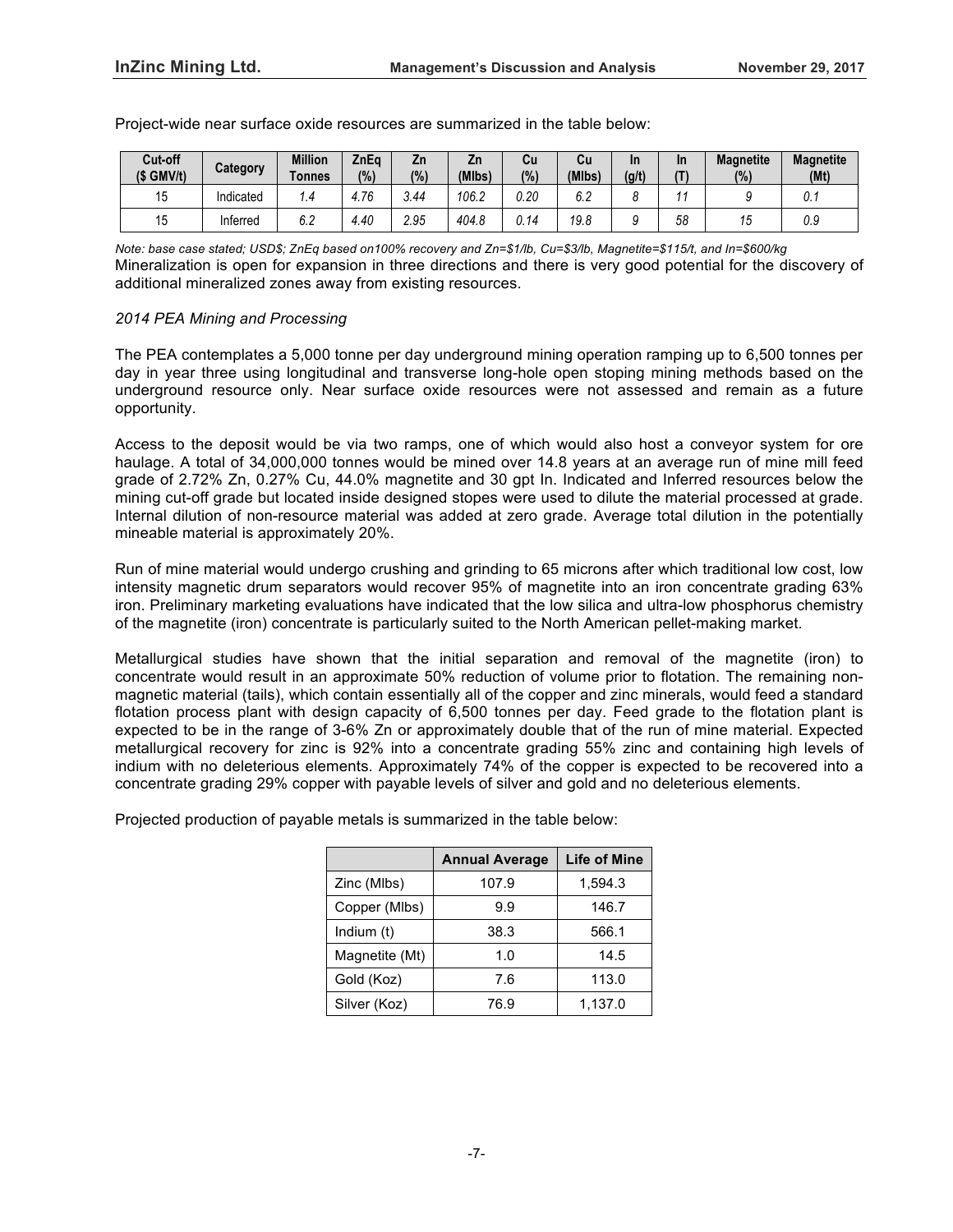## *Opportunities for Enhanced Economics*

- good potential to increase the resource to the east, west and south
- potential for the discovery of localized higher-grade areas within the resource
- very good potential for the discovery of additional mineralized zones within the Project area
- potential for additional recoverable zinc and copper at depth, within the magnetite resource but beyond the current limits of zinc-copper data
- transportation costs for iron concentrate (magnetite) could be significantly reduced through contract negotiations with the railroads and sourcing consumers in North America.
- potential to process oxide zinc mineralization
- potential cost reductions associated with optimization of the tailings facility

#### *2014 PEA Outlook*

The PEA recommends further work leading to a Pre-Feasibility Study, including drilling, engineering and marketing studies, hydrological and geotechnical analysis, as well as various baseline environmental and archeological studies. The Company has commenced detailed planning and costing of this work and intends to proceed as soon as market conditions permit. Bonds and permits required for continued drilling and other exploration at West Desert are in place along with all facilities and infrastructure that supported the Company's 2007-2008 drill program, allowing for a quick start to field operations.

In addition to maintaining its active properties, the Company is engaged in a continuing review of other properties and projects for possible acquisition and/or transaction.

# **Indy**

- Ground access, 55 km from major highway, 70 km from trans-continental rail
- 450 m long mineralized trend (Tex Zone) outlined by five shallow, wide-spaced historical drill holes
- Tex Zone drill intersections range from 1.5 m to 19.7 m widths, grading from 1.9% to 8.9% zinc, from 1.0 g/t to 55.6 g/t silver and from 0.04% to 2.4% lead
- Tex Zone intersections estimated within 100 m of surface, open for expansion on strike and at depth
- Surface zinc oxides grading 45.5% zinc and 7.9 g/t silver in recent grab samples
- Multiple, large soil geochemical anomalies over 6.5 km strike, offer potential for additional discoveries
- Last comprehensive exploration by majors 26 years ago
- Four styles of zinc mineralization are widespread and only partially explored

Pursuant to the option agreement with PSR, the Company has the option to earn a 100% interest over a five year period by making staged cash payments totalling \$305,000 (including \$30,000 upon TSX-V acceptance - paid), issuing an aggregate of 2,100,000 shares (including 200,000 upon TSX-V acceptance - issued) and completing work commitments of \$2,600,000 (\$75,000 in the first year). In addition, a \$500,000 cash payment and the issuance of 500,000 shares of the Company will be made to PSR if the Company files a technical report establishing a 500,000,000 pound zinc resource on the property. A further \$500,000 cash payment will be made to PSR should the Company file a technical report establishing a 750,000,000 pound zinc resource on the property. The property is subject to a 1.0% net smelter returns royalty ("NSR") held by PSR (the "PSR NSR") and a 1.5% NSR held by Kerry Curtis, a director, Chairman of the Board and the interim Chief Executive Officer of the Company, and a director and the controlling shareholder of PSR. On exercise of the option and prior to completion of a feasibility study on the property, the Company has the right to purchase the PSR NSR for \$1,500,000.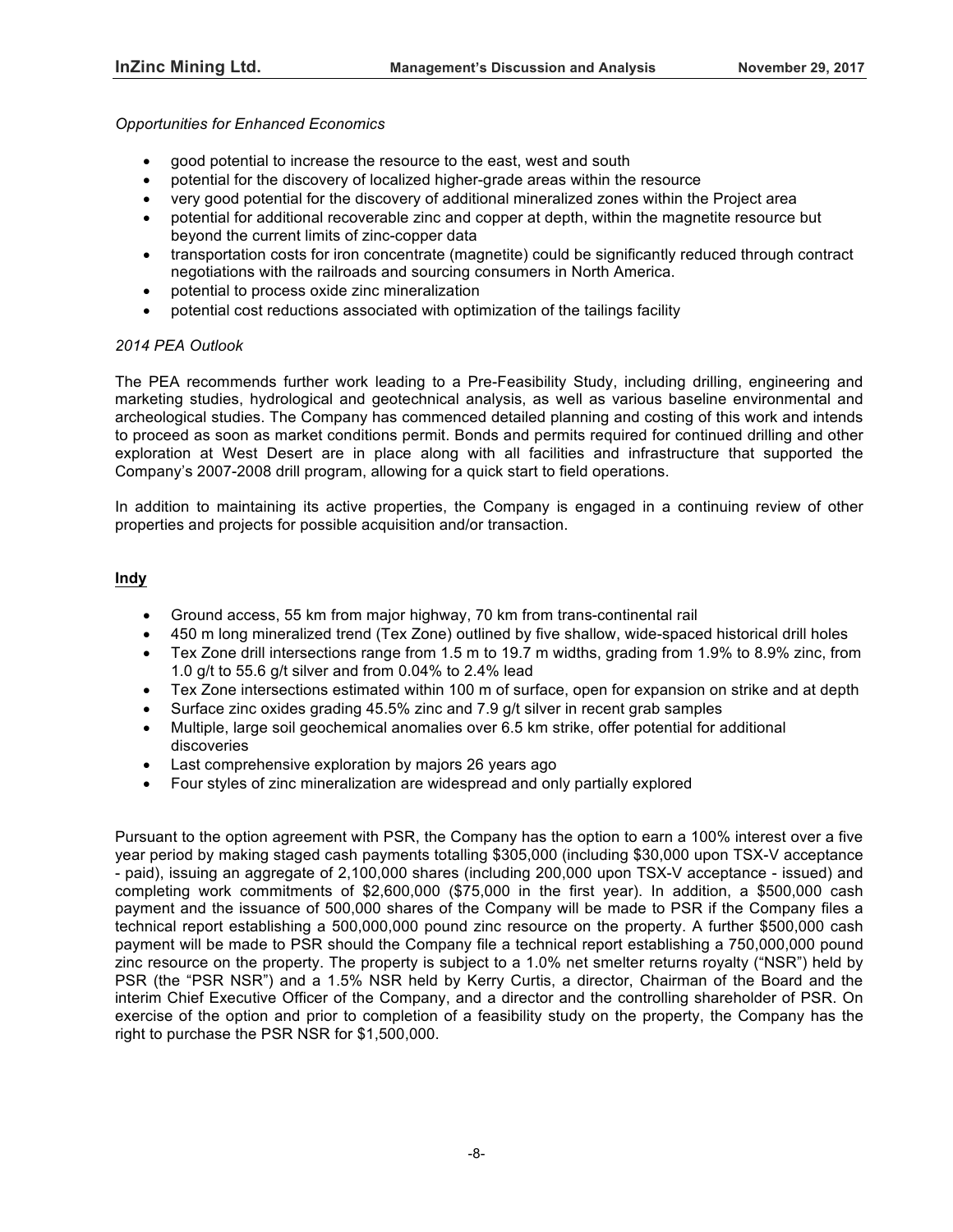## *Property Geology and History of Work*

The Indy project comprises claims covering a 9.8 km strike of deformed sedimentary rocks spanning the Cambrian to Lower Mississippian; a geological period known to produce most of the major western Canadian zinc deposits.

Activity in the area is first recorded by Kennco, who in 1980, based on regional geology and geochemistry, staked the area now comprising the claims during a search for Sedex type lead-zinc deposits. In 1981 and 1982 Kennco established a cut survey grid over a 6.5 km strike and completed mapping and wide spaced soil geochemistry resulting in the definition of three large zinc-lead-silver geochemical anomalies termed North, Central and South. Kennco completed four diamond drill holes on two selected geochemical targets in 1982.

In 1988, Cominco optioned the claims from Kennco and completed detailed grid soil sampling and geological mapping over a 3 km strike length covering the southern portion of the Kennco claims, roughly in the area now comprising the Indy 1 claim. Cominco outlined two areas of anomalous zinc-lead-barium soil geochemistry, one of which corresponded to the "South Anomaly" previously identified by Kennco. Five shallow, wide-spaced diamond drill holes drilled by Cominco in 1989-90 targeted a portion of a high contrast soil anomaly (Anomaly B). All five holes intersected mineralization at estimated vertical depths less than 100 metres, outlining a 450 metre long mineralized trend called the Tex Zone. Drill intersections ranged from 1.5 m to 19.7 m, grading from 1.9% to 8.9% zinc, from 1.0 g/t to 55.6 g/t silver and from 0.04% to 2.4% lead. True widths of these intersections are not known and in some cases core recoveries were less than 50%. Descriptions of the mineralized drill intersections include the minerals sphalerite, galena and barite in fractures and breccias hosted in dolostone, all of which are common constituents of Mississippi Valley Type ("MVT") style or low temperature Carbonate Replacement Deposit ("CRD") zinc mineralization.

The Indy project includes compiled digital data from 2,056 historical and recent (2012, 2013, 2015 and 2016) soil geochemical samples from across 7.5 km of the property. Data also includes 72 stream sediment samples and 396 samples from 1550 m of diamond drilling in 13 holes drilled between 1981 and 1990 by Kennco and Cominco. Soil samples outline several large multi-element (zinc-lead-barium-silver) geochemical anomalies occurring across a 6.5 km length of the property. The following four multi-element geochemical anomalies cover a large area across a linear trend over moderate terrain: Anomaly A (600 m by 350 m); Anomaly B (Tex Zone) (700 m by 150 m); Anomaly C (700 m by 200 m); and Anomaly D (800 m by 400 m). Several of these anomalies have not been explored or remain only partially explored. This includes the high contrast soil signal from Anomaly B, which was partially explored by drilling in 1989-90 and led to the discovery of the Tex Zone.

Four types of zinc mineralization (including MVT or low temperature CRD style) are documented on Indy. The variety of zinc mineralization, respective host rocks and the widespread distribution of these occurrences across Indy may be suggestive of a larger mineralizing event and may provide new opportunities and target areas. Additional soil sampling, prospecting and geological mapping are required on all anomalies and mineral occurrences to improve the resolution of exploration data prior to drill target selection.

During the nine months ended September 30, 2017, the Company conducted a field program consisting of prospecting, geological mapping and soil geochemistry on geochemical anomalies B and C. Soil geochemistry focused on a 1.5 km length of Anomaly B, with detailed sampling (50 m centered lines) completed over the 500 m long southern portion of the anomaly which is coincident with the area of mineralization outlined by historical drilling. Soil sampling was further extended to cover the 900 m northern trend of the anomaly. Wide spaced soil geochemistry was also completed over a 600 m length at Anomaly C.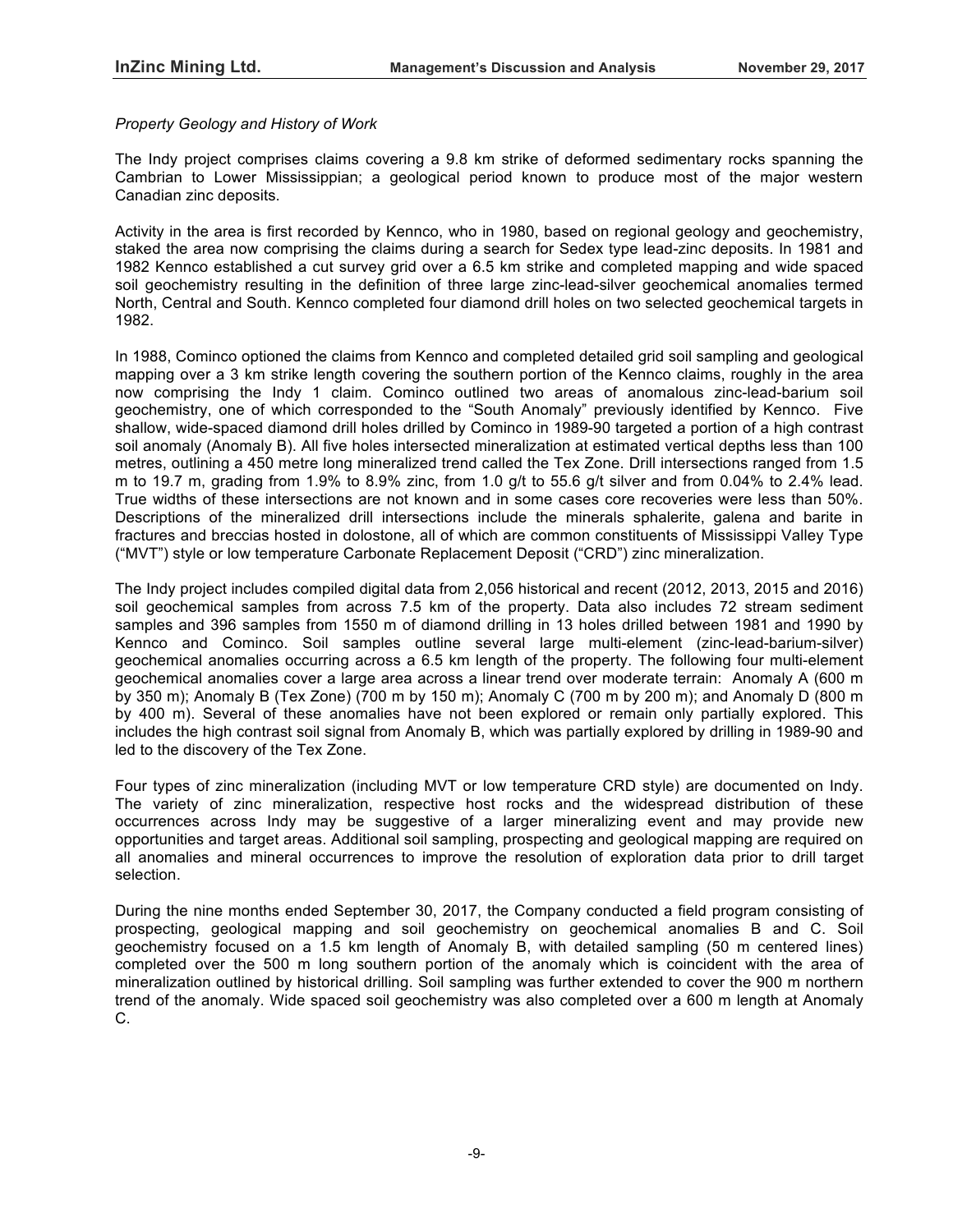## **Selected Quarterly Information**

| <b>Quarter Ended</b> | <b>Revenue</b><br>$($ \$) | Loss and comprehensive loss (\$) | Net loss per share<br>(\$) <sup>(1)</sup> |
|----------------------|---------------------------|----------------------------------|-------------------------------------------|
| September 30, 2017   | Nil                       | (58, 774)                        | 0.00                                      |
| June 30, 2017        | Nil                       | (229, 815)                       | 0.00                                      |
| March 31, 2017       | Nil                       | (115,980)                        | 0.00                                      |
| December 31, 2016    | Nil                       | (125, 780)                       | 0.00                                      |
| September 30, 2016   | Nil                       | (141, 427)                       | 0.00                                      |
| June 30, 2016        | Nil                       | (163, 241)                       | 0.00                                      |
| March 31, 2016       | Nil                       | (64,099)                         | 0.00                                      |
| December 31, 2015    | Nil                       | (47, 388)                        | 0.00                                      |

*(1) Basic and diluted*

#### **Results of Operations**

The following discussion should be read in conjunction with the accompanying financial statements and related notes for the period. The loss and comprehensive loss for the three months ended September 30, 2017 totalled \$58,774 (2016 - \$141,427) and operating and administrative expenses for the three months ended September 30, 2017 totalled \$59,185 (2016 - \$143,110).

The table below explains the significant changes in expenditures for the three months ended September 30, 2017 compared with for the three months ended September 30, 2016.

| <b>Expenses</b>             | Increase / Decrease in<br><b>Expenses</b> | <b>Explanation for Change</b>                                                               |
|-----------------------------|-------------------------------------------|---------------------------------------------------------------------------------------------|
| Professional fees           | Decrease of \$44,420                      | Decrease is due to less corporate activity in the<br>current period.                        |
| Share based<br>compensation | Decrease of \$53,606                      | There were no options granted in current period<br>and all prior options were fully vested. |

The following discussion should be read in conjunction with the accompanying financial statements and related notes for the period. The loss and comprehensive loss for the nine months ended September 30, 2017 totalled \$404,539 (2016 - \$368,767) and operating and administrative expenses for the nine months ended September 30, 2017 totalled \$405,752 (2016 - \$372,736).

The table below details the significant changes, not described above, in operating and administrative expenditures for the nine months ended September 30, 2017 as compared to 2016.

| <b>Expenses</b>                         | Increase / Decrease in<br><b>Expenses</b> | <b>Explanation for Change</b>                                                                                                     |
|-----------------------------------------|-------------------------------------------|-----------------------------------------------------------------------------------------------------------------------------------|
| Communication and<br>investor relations | Increase of \$32,669                      | Increase is due to additional investor relations and<br>promotional activities such as marketing and<br>attendance at conferences |
| Management fees                         | Decrease of \$37,227                      | Decrease is due to resignation of former president<br>and CEO; management fees are currently not<br>paid.                         |
| Office and miscellaneous                | Increase of \$18,511                      | Increase is due to increase in corporate activity                                                                                 |
| Rent                                    | Decrease of \$7,500                       | Decrease is a result of Company relocating to a<br>new office space.                                                              |
| Travel                                  | Increase of \$21,427                      | Increase is due to increase in corporate activity,<br>including attendance at conferences                                         |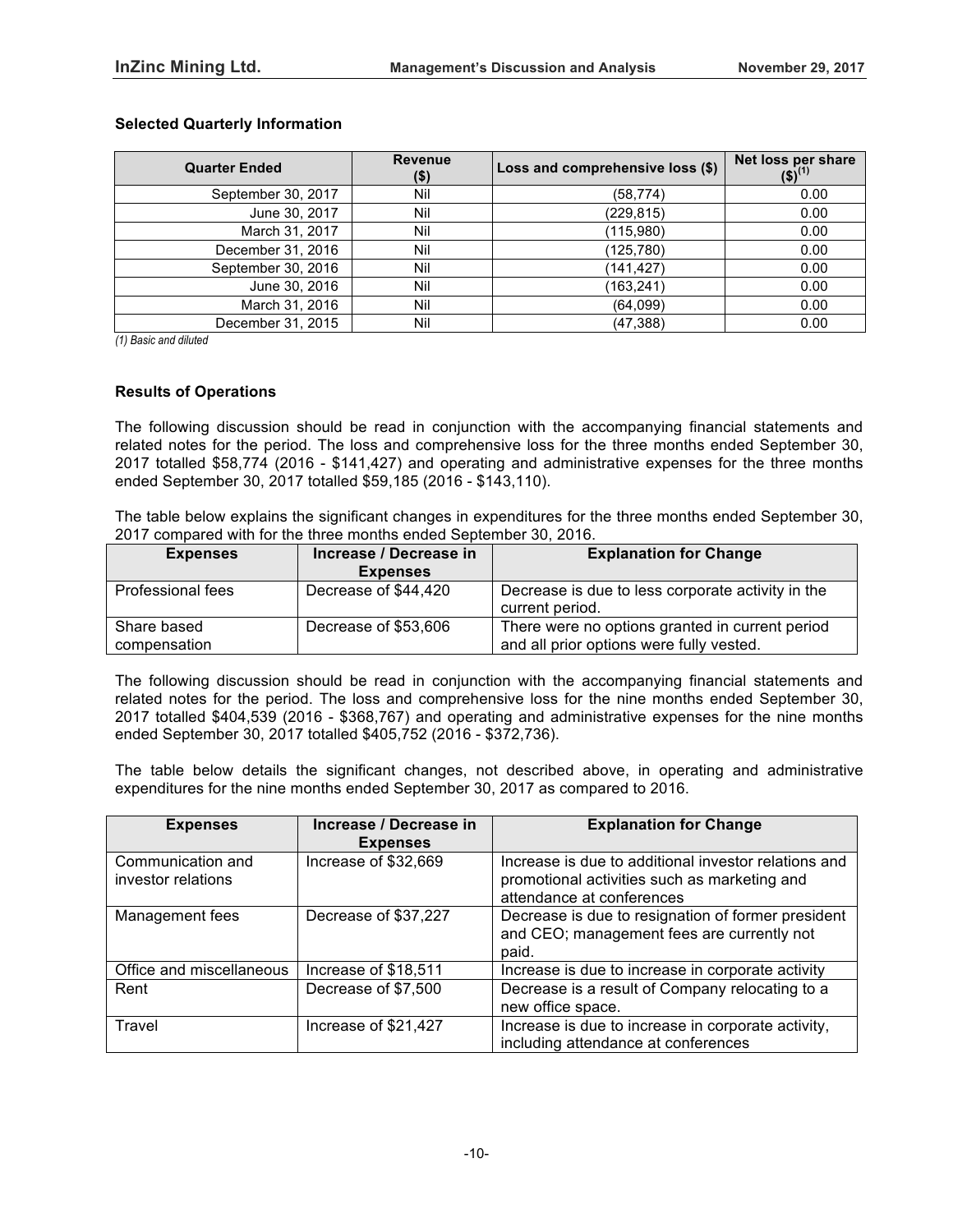## **Related Party Transactions**

The Company entered into the following transactions with related parties during the nine months ended September 30, 2017:

Summary of key management personnel compensation:

|                                         |    | For the nine months ended September 30, |   |         |  |
|-----------------------------------------|----|-----------------------------------------|---|---------|--|
|                                         |    | 2017                                    |   | 2016    |  |
| Short-term benefits paid or accrued:    |    |                                         |   |         |  |
| Professional fees (Steve Vanry)         |    | 24.500                                  | S | 15.813  |  |
| Management fees (Chris Staargaard)      |    |                                         |   | 37,227  |  |
| Office and miscellaneous (Kerry Curtis) |    | 15,000                                  |   | 9,000   |  |
| Share-based compensation (Kerry Curtis) |    | 29.710                                  |   | 68,348  |  |
| Share-based compensation (Steve Vanry)  |    | 23,309                                  |   | 10,684  |  |
|                                         | S. | 92.519                                  |   | 141,072 |  |

#### **Summary of transactions with other related parties**

The following amounts were incurred with respect to the Company's non-executive directors:

|                                              | For the nine months ended September 30, |        |  |        |
|----------------------------------------------|-----------------------------------------|--------|--|--------|
|                                              |                                         | 2017   |  | 2016   |
| Share-based compensation (Louis Montpellier) |                                         | 29.710 |  | 17,285 |
| Share-based compensation (Wayne Hubert)      |                                         | 29.710 |  | 17.285 |
| Share-based compensation (John Murphy)       |                                         | 35.014 |  | 28,878 |
|                                              |                                         | 94.434 |  | 63,448 |

Included in rent is \$6,750 (September 30, 2016 - \$Nil) paid or accrued to a company related by Steve Vanry, the CFO and \$Nil (September 30, 2016 - \$12,000) paid or accrued at cost to a company related by Chris Staargaard, former President and CEO.

Included in accounts payable and accrued liabilities are amounts owing to related parties of \$5,813 (December 31, 2016 - \$6,372).

# **Liquidity, Financial Position and Capital Resources**

As at September 30, 2017, the Company's liquidity and capital resources are as follows:

|                                  | <b>September 30, 2017</b> | <b>December 31, 2016</b> | <b>September 30, 2016</b> |
|----------------------------------|---------------------------|--------------------------|---------------------------|
|                                  | \$                        |                          |                           |
| Cash                             | 178,623                   | 482,729                  | 591,604                   |
| Receivables                      | 4.616                     | 35.294                   | 32,380                    |
| Prepaids                         | 12.957                    | 13.870                   | 7,908                     |
| Marketable securities            | 1.665                     | 1.874                    | 2,041                     |
| Total current assets             | 197.861                   | 533,767                  | 633,933                   |
| Payables and accrued liabilities | 26.419                    | 49.427                   | 60,944                    |
| Working capital                  | 171,442                   | 484.340                  | 572,989                   |

The Company had a net working capital position of \$171,442 at September 30, 2017 compared with \$484,340 as December 31, 2016 and \$572,989 at September 30, 2016.

The Company had cash on hand of \$178,623 on September 30, 2017 compared with \$482,729 as December 31, 2016 and \$591,604 at September 30, 2016. The only source of cash during the period was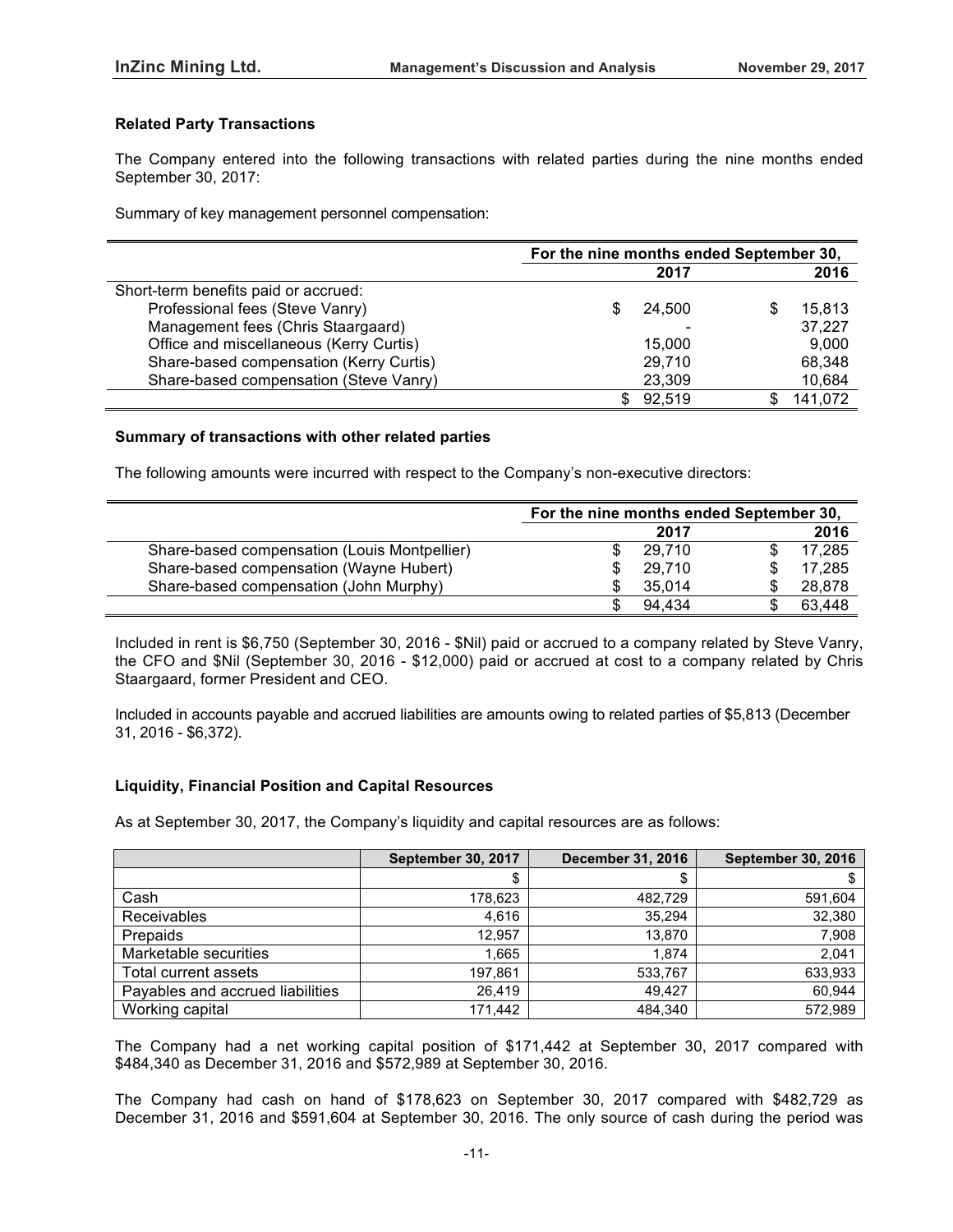the exercise of stock options for proceeds of \$50,000. The primary use of cash during the period was the funding of operations at \$206,090 and exploration and evaluation assets of \$148,016.

The Company's general and administrative costs, exclusive of any management compensation or direct business costs such as acquisitions, field work or travel, are in the range of \$250,000 annually. These maintenance costs are typical for a public company of this nature and consist of stock exchange fees, legal fees, accounting and audit fees, transfer agent fees and general office expenses such as rent, basic administrative assistance, phone, and property costs.

The Company has no known mineral reserves and is not in commercial production on any of its properties and accordingly, the Company does not generate cash from operations. The Company finances exploration activities by raising capital from equity markets from time to time.

## **Proposed Transactions**

There are no proposed transactions to be reported.

## **Risks and Uncertainties**

The business and operations of the Company are subject to numerous risks, many of which are beyond the Company's control. The Company considers the risks set out below to be some of the most significant to potential investors in the Company, but not all of the risks associated with an investment in securities of the Company. If any of these risks materialize into actual events or circumstances or other possible additional risks and uncertainties of which the Company is currently unaware or which it considers to be material in relation to the Company's business actually occur, the Company's assets, liabilities, financial condition, results of operations (including future results of operations), business and business prospects, are likely to be materially and adversely affected. In such circumstances, the price of the Company's securities could decline and investors may lose all or part of their investment.

#### *History of losses*

The Company has incurred net losses since inception and as of September 30, 2017, had an accumulated deficit of \$8,530,842.

#### *No history of dividends*

Since incorporation, the Company has not paid any cash or other dividends on its common stock and does not expect to pay such dividends in the foreseeable future, as all available funds will be invested primarily to finance its mineral exploration programs. The Company will need to achieve profitability prior to any dividends being declared.

## *Dilution*

The Company does not generate any revenues and does not have sufficient financial resources to undertake by itself all of its planned expenditures. The Company has limited financial resources and has financed its operations primarily through the sale of securities such as common shares. The Company will need to continue its reliance on the sale of such securities for future financing, resulting in dilution to the Company's existing shareholders. The amount of additional funds required will depend largely on the success of the Company's exploration programs.

Further expenditures will depend on the Company's ability to obtain additional financing which may not be available under favourable terms, if at all.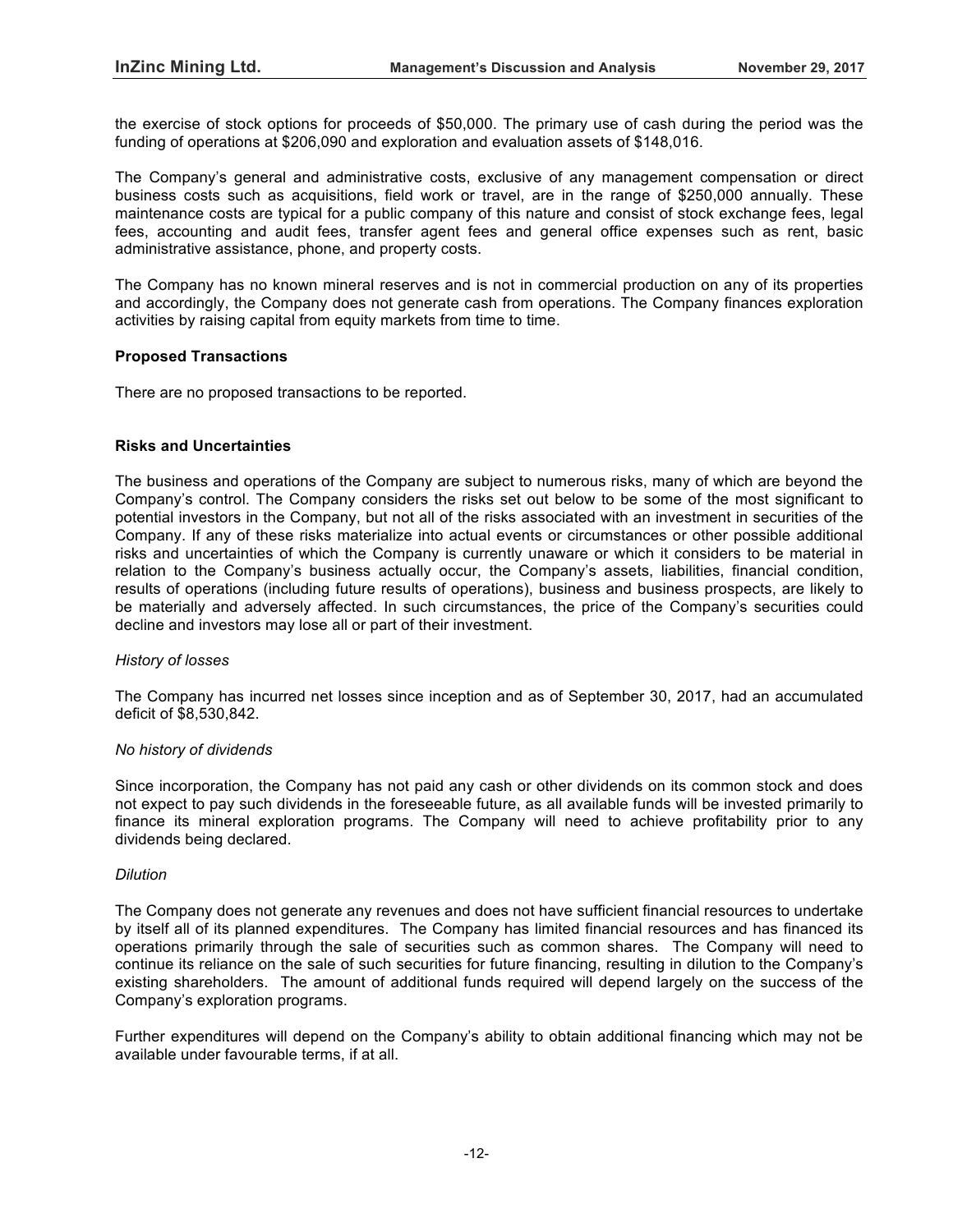# *Capital and liquidity risk*

The amount of financial resources available to invest for the enhancement of shareholder value is dependent upon the size of the treasury, profitable operations, and willingness to utilize debt and issue equity. Due to the size of the Company, financial resources are limited and if the Company exceeds growth expectations or finds investment opportunities it may require debt or equity financing. There is no assurance that the Company will be able to obtain additional financial resources that may be required to successfully finance transactions or compete in its markets on favourable commercial terms.

## *Dependence on key personnel*

Loss of certain members of the executive team or key operational leaders of the company could have a disruptive effect on the implementation of the Company's business strategy and the efficient running of dayto-day operations until their replacement is found. Recruiting personnel is time consuming and expensive and the competition for a professional is intense. The Company may be unable to retain its key employees or attract, assimilate, retain or train other necessary qualified employees, which may restrict its growth potential.

## *Mineral exploration*

Mineral exploration is subject to a high degree of risk, which even a combination of experience, knowledge and careful evaluation may fail to overcome. These risks may be even greater in the Company's case given its formative stage of development. Furthermore, exploration activities are expensive and seldom result in the discovery of a commercially viable resource. There is no assurance that the Company's exploration will result in the discovery of an economically viable mineral deposit.

## *Preliminary Economic Assessments*

Preliminary Economic Assessments are considered to be preliminary in nature. They include Inferred mineral resources that are considered too speculative to have the economic considerations applied that would enable their classification as mineral reserves. There is no certainty that the conclusions within a Preliminary Economic Assessment will be realized. Mineral resources that are not mineral reserves do not have demonstrated economic viability.

## *Management of industry risk*

The Company is engaged primarily in mineral exploration and manages related industry risk issues directly. The Company's mineral exploration activities expose it to potential environmental liability risk. It is management's policy to review environmental compliance and exposure on an ongoing basis. The Company follows industry standards and specific project environmental requirements. The Company is currently in the exploration stage on its property interests and has not determined whether significant site recovery costs will be required. Management is not aware of and does not anticipate any significant environmental remediation costs or liabilities in respect of its current operations.

## *Commodity and equity prices*

The Company is exposed to price risk with respect to commodity and equity prices. Equity price risk is defined as the potential adverse impact on the Company's earnings due to movements in individual equity prices or general movements in the level of the stock market. Commodity price risk is defined as the potential adverse impact on earnings and economic value due to commodity price movements and volatilities. The Company closely monitors commodity prices of base and precious metals, individual equity movements, and the stock market to determine the appropriate course of action to be taken by the Company. Fluctuations in pricing may be significant.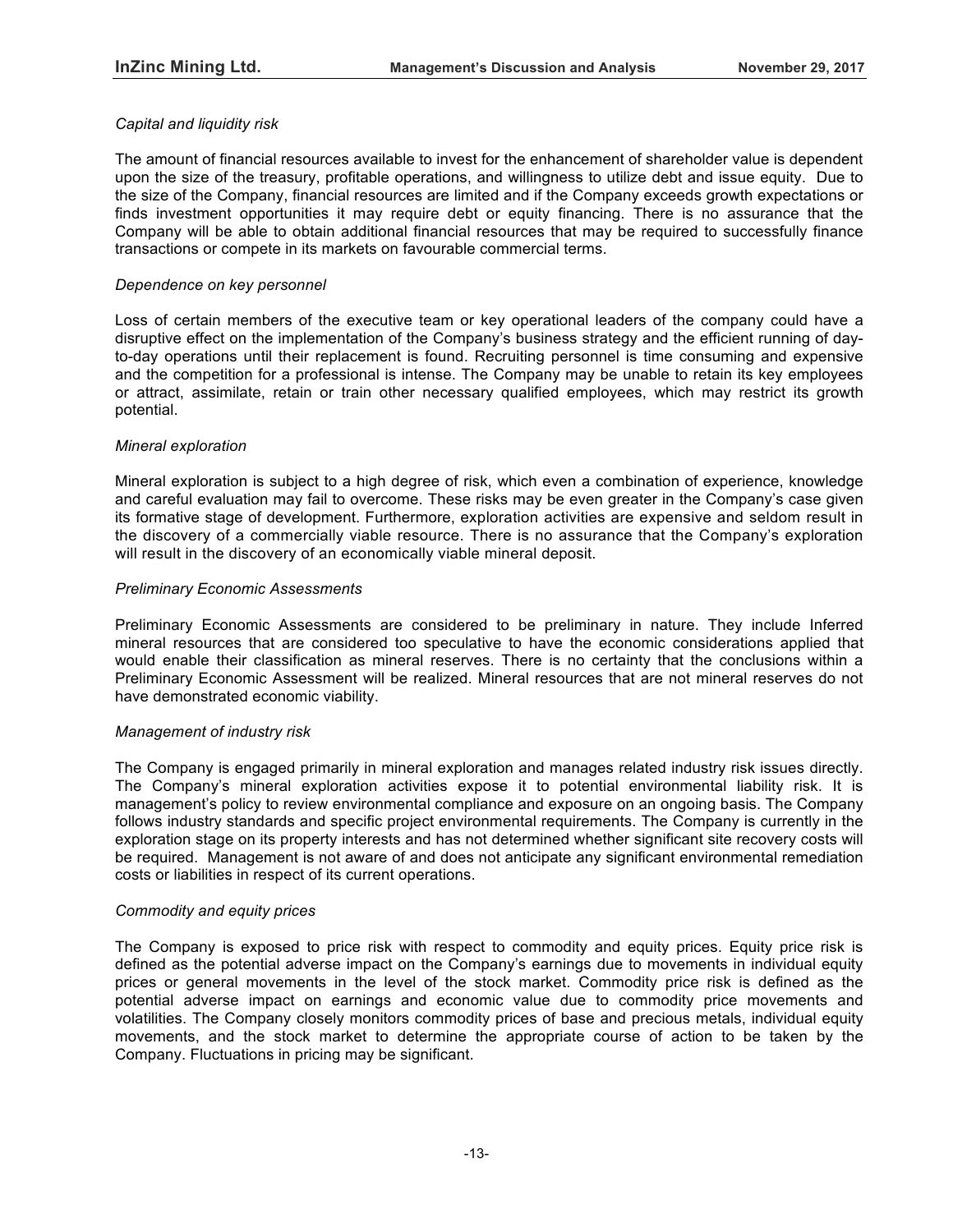#### **Critical Accounting Estimates and Judgements**

The preparation of financial statements in conformity with IFRS requires management to make certain estimates, judgments and assumptions that affect the reported amounts of assets and liabilities at the date of the financial statements and the reported expenses during the year. Based on historical experience and current conditions, management makes assumptions that are believed to be reasonable under the circumstances. These estimates and assumptions form the basis for judgments about the carrying value of assets and liabilities and reported amounts for expenses. Different assumptions would result in different estimates, and actual results may differ from results based on these estimates. These estimates and assumptions are also affected by management's application of accounting policies. Critical accounting estimates are those that affect the audited financial statements materially and involve a significant level of judgment by management.

Although management uses historical experience and its best knowledge of the amount, events or actions to form the basis for judgments and estimates, actual results may differ from these estimates.

Critical estimates exercised in apply accounting policies that have the most significant effects on the amounts recognized in the condensed interim consolidated financial statements are as follows:

#### *Economic recoverability and probability of future economic benefits of exploration and evaluation assets*

Management has determined that exploration, evaluation, and related costs incurred which were capitalized may have future economic benefits and may be economically recoverable. Management uses several criteria in its assessments of economic recoverability and probability of future economic benefits including, geologic and other technical information, a history of conversion of mineral deposits with similar characteristics to its own properties to proven and probable mineral reserves, the quality and capacity of existing infrastructure facilities, evaluation of permitting and environmental issues and local support for the project.

#### *Valuation of share-based compensation*

The Company uses the Black-Scholes Option Pricing Model for valuation of share-based compensation. Option pricing models require the input of subjective assumptions including expected price volatility, interest rate, and forfeiture rate. Changes in the input assumptions can materially affect the fair value estimate and the Company's earnings and equity reserves.

#### *Income taxes*

In assessing the probability of realizing deferred tax assets, management makes estimates related to expectation of future taxable income, applicable tax opportunities, expected timing of reversals of existing temporary differences and the likelihood that tax positions taken will be sustained upon examination by applicable tax authorities. In making its assessments, management gives additional weight to positive and negative evidence that can be objectively verified.

#### *Determination of functional currency*

The Company determines the functional currency through an analysis of several indicators such as expenses and cash flow, financing activities, retention of operating cash flows, and frequency of transactions with the reporting entity.

#### **Accounting pronouncements not yet effective**

There have been no significant changes to the Company's accounting policies from those disclosed in the consolidated financial statements for the year ended December 31, 2016.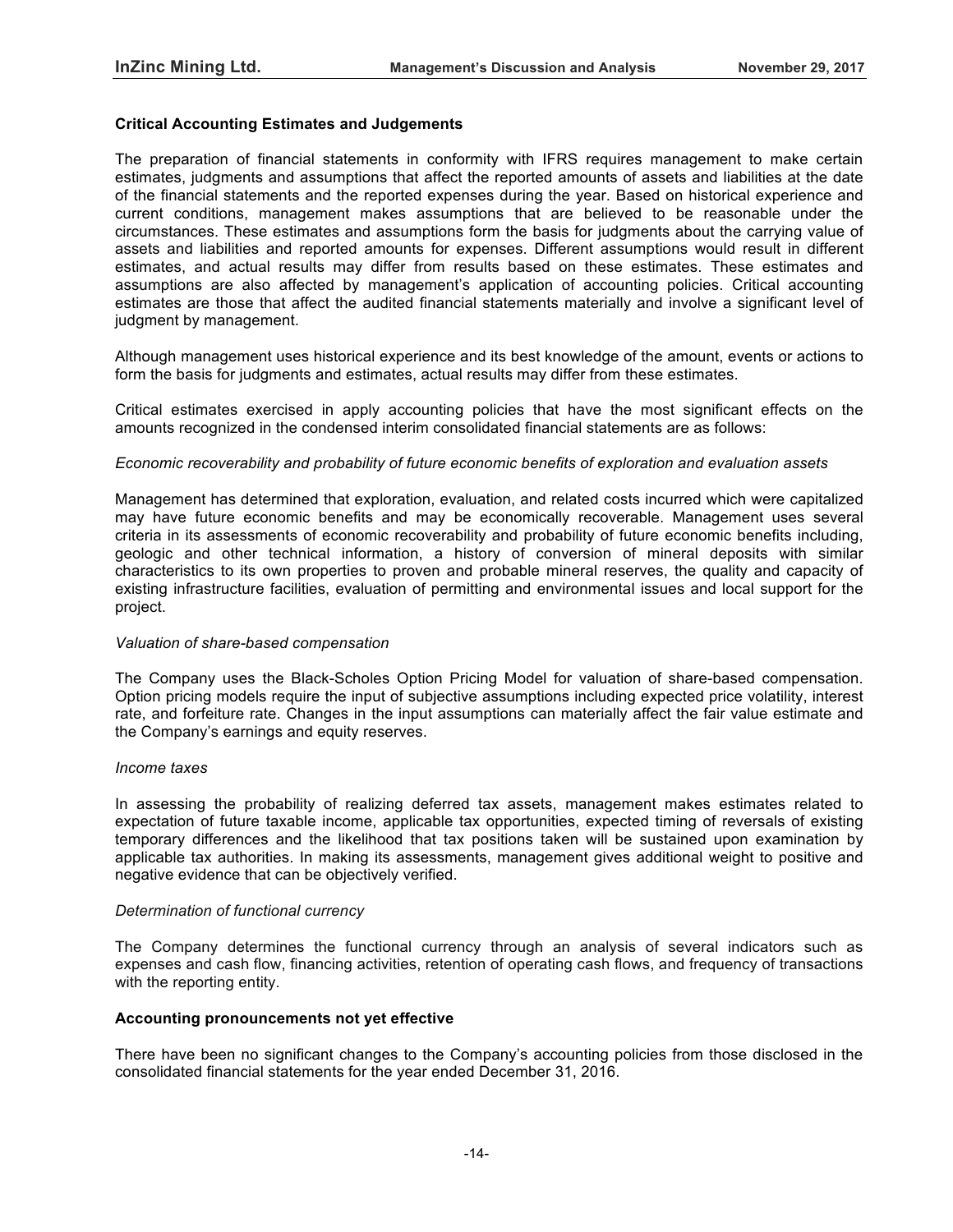#### *New and amended IFRS pronouncements*

A number of new standards, amendments to standards and interpretations applicable to the Company are not yet effective and have not been applied in preparing these condensed interim consolidated financial statements.

- a. IFRS 9, "Financial Instruments", replaces the guidance in IAS 39, "Financial Instruments: Recognition and Measurement", and includes requirements for recognition and measurement, impairment, derecognition and general hedge accounting. The standard is effective for annual periods beginning on or after January 1, 2018, with earlier application permitted. The Company does not intend to early adopt IFRS 9.
- b. IFRS 15, "Revenue from Contracts with Customers", establishes principles that an entity shall apply to report useful information to users of financial statements about the nature, amount, timing and uncertainty of revenue and cash flows arising from a contract with a customer. The standard is effective for annual periods beginning on or after January 1, 2018, with earlier application permitted. The Company does not intend to early adopt IFRS 15.
- c. IFRS 16, "Leases" replaces IAS 17, "Leases". The new standard requires lessees to recognize a lease liability reflecting future lease payments and a "right-of-use asset" for virtually all lease contracts, and to record it on the statement of financial position, except with respect to lease contracts that meet limited exception criteria. The standard is effective for annual periods beginning on or after January 1, 2019, with earlier application permitted. The Company does not intend to early adopt IFRS 16.

## **Off-Balance Sheet Arrangements**

The Company does not have any off-balance sheet arrangements.

## **Financial Instruments and Management of Financial Risk**

Financial instruments measured at fair value are classified into one of three levels in the fair value hierarchy according to the relative reliability of the inputs used to estimate the fair values. The three levels of the fair value hierarchy are:

- Level 1 Unadjusted quoted prices in active markets for identical assets or liabilities;
- Level 2 Inputs other than quoted prices that are observable for the asset or liability either directly or indirectly; and
- Level 3 Inputs that are not based on observable market data.

Cash and marketable securities are measured at fair value using level 1 inputs. The value of receivables, reclamation deposit, and accounts payable and accrued liabilities approximates their carrying values.

The Company is exposed to a variety of financial risks by virtue of its activities including currency, credit, interest rate, liquidity and price risk.

## *Credit risk*

The Company is exposed to industry credit risks arising from its cash holdings and receivables. The Company manages credit risk by placing cash with major Canadian financial institutions. The Company's receivables are due from the Federal Government of Canada. Management believes that credit risk related to these amounts is nominal.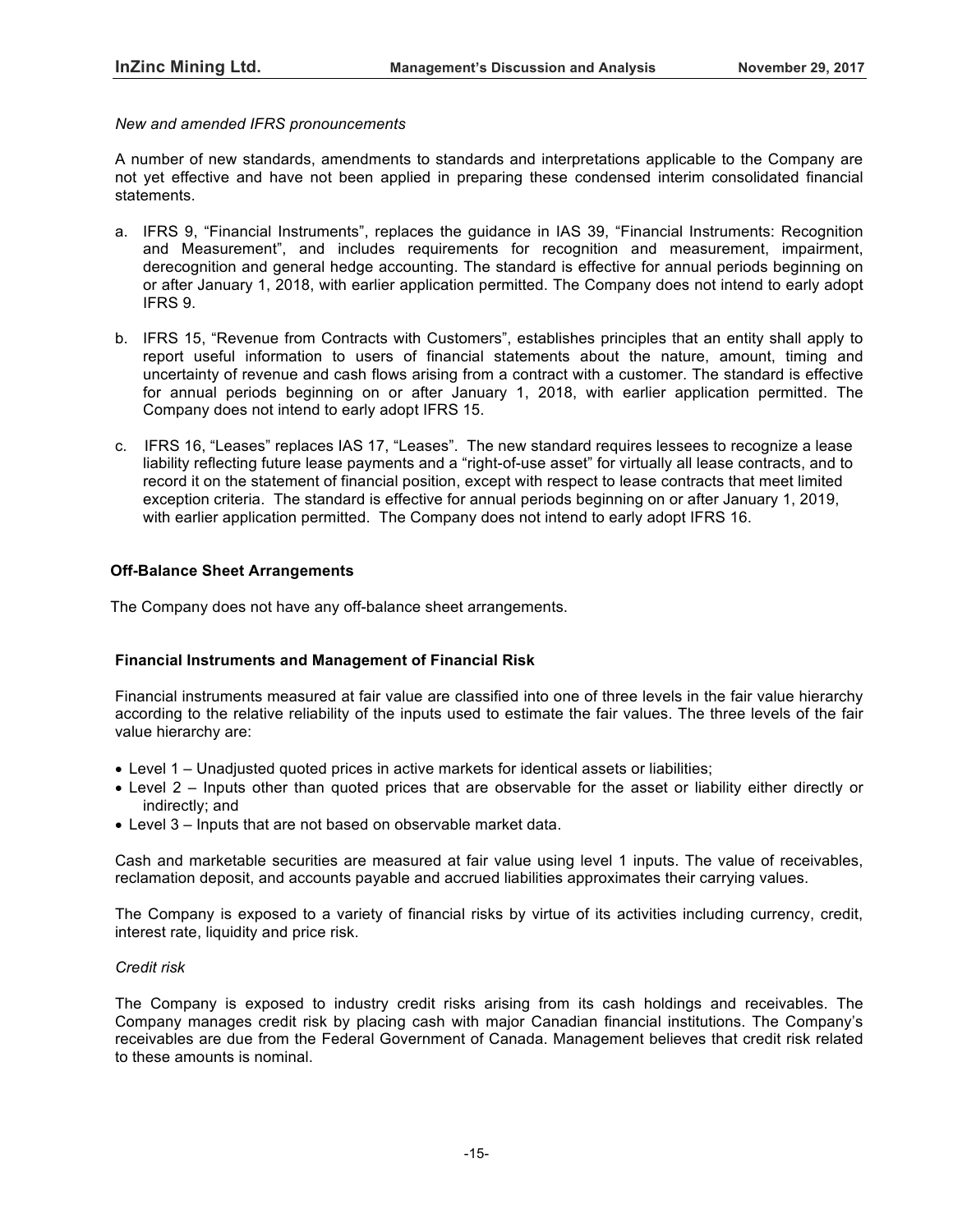# *Liquidity risk*

Liquidity risk is the risk that the Company will not have sufficient funds to meet its financial obligations when they are due. To manage liquidity risk, the Company reviews additional sources of capital and financing to continue its operations and discharge its commitments as they become due.

## *Interest rate risk*

Interest rate risk is the risk that the fair value of future cash flows of a financial instrument will fluctuate because of changes in market interest rates. The Company is not exposed to interest rate risk as it does not have any significant financial instruments with interest rates, with the exception of cash. Interest earned on cash is based on prevailing bank account interest rates, which may fluctuate. A 1% change in interest rates would result in a nominal difference for the nine months ended September 30, 2017.

#### *Foreign currency risk*

The Company is exposed to foreign currency risk on fluctuations related to cash and accounts payables and accrued liabilities that are denominated in United States Dollars. However, management believes the risk is not currently significant.

#### *Price risk*

The Company has limited exposure to price risk with respect to commodity and equity prices. Equity price risk is defined as the potential adverse impact on the Company's earnings due to movements in individual equity prices or general movements in the level of the stock market. Commodity price risk is defined as the potential adverse impact on earnings and economic value due to commodity price movements and volatilities.

#### *Other risks*

The Company will need additional funding to complete its short and long term objectives. The ability of the Company to raise such financing in the future will depend on the prevailing market conditions, as well as the business performance of the Company. Current global financial conditions have been subject to increased volatility which has negatively impacted access to public financing. There can be no assurances that the Company will be successful in its efforts to raise additional financing on terms satisfactory to the Company. The market price of the Company's shares at any given point in time may not accurately reflect value. If adequate funds are not available or not available on acceptable terms, the Company may not be able to take advantage of opportunities, to develop new projects or to otherwise respond to competitive pressures.

The Company is dependent upon the services of key executives, including the Chief Executive Officer. Certain directors and officers of the Company also serve as directors and/or officers of other companies involved in mineral exploration and development and, consequently, there exists the possibility for such directors and officers to be in a position of conflict.